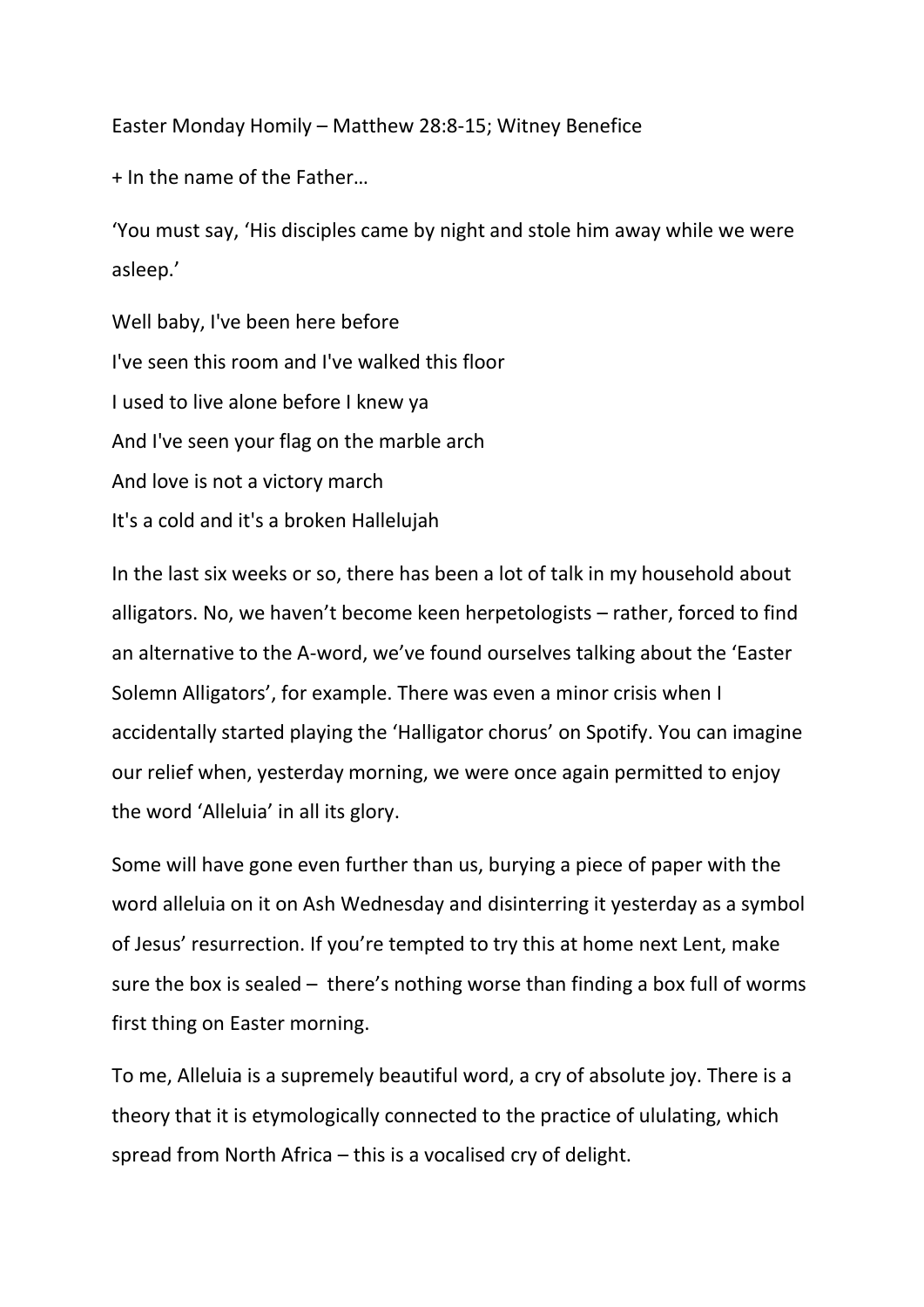But what does this cry of joy mean? When translated, it is usually rendered 'Praise the Lord'. Now, to me, that loses a great deal of the careless beauty of the original word. 'Praise the Lord', while a worthy sentiment, feels more like a pious instruction than an overflowing of love for our creator. There's a bit of a sense of let-down, much as we might feel when listening to today's gospel.

Our gospel reading today starts on a high – Mary Magdalene and the other Mary running to tell the disciples what the angels have said to them, and almost running into the risen Lord. We have that tender and beautiful detail – that they took hold of his feet and worshiped him – the feet which still bore the brutal marks of the nails.

But then we are shown a rather different reaction to the news of the resurrection. The guards under whose watch it happened, waking from their swoon, start a deliberate campaign of face-saving. The priests and elders agree to pay them off, on the condition that they spread a plausible rumour, that the disciples came and stole away Jesus' body.

It can be difficult to know what to do with this detail, which appears only in Matthew's gospel, and not in the other three. Our Easter idyl is punctured and we are brought back down to earth with a bump. Jesus' humiliating death on the cross demonstrated his refusal to be corrupted by the pernicious forces of human power – the forces which lie for their own benefit, and which use money to co-opt others into their deception. And yet, we hear that on the very day of his triumph over death, those forces have crept in once again, altering the good news of the resurrection to suit its own needs. On the face of it, it is rather dispiriting to read of this, and yet also recognisable. Waking up this morning and reading the news of ongoing war, death, disease, corruption,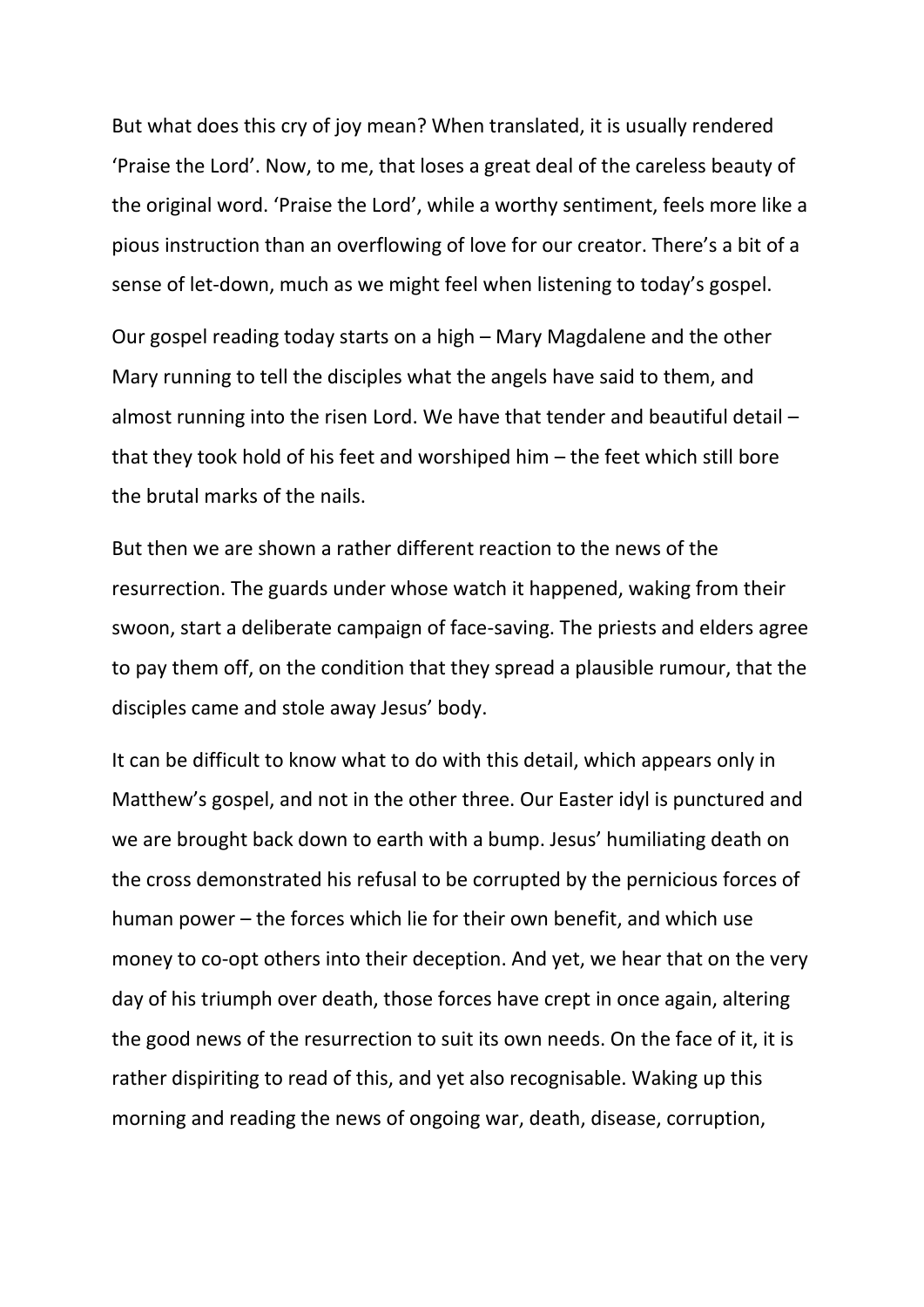violence, climate crisis, injustice, and oppression felt to me like a far cry from yesterday's joy and hopefulness.

How, then, do we maintain our Easter Alleluia spirit in the face of this? Not, I believe, by turning our backs to it. The good news of the resurrection is only good news if it is capable of interacting meaningfully with this litany of the world's pain. We cannot just say 'Praise the Lord', while ignoring the pain of the Lord's children. So, what can we do instead?

The key to this, for me, lies once again in that word, Alleluia. Far from being a buried word for Jesus and his disciples, this word would have been on their lips frequently throughout the days of Holy Week. For observant Jews, the Hallel psalms form an important part of every major festival, including Passover. These are Psalms 113-118, which begin and end in Hebrew with the word 'Hallel', or, in English translations, Alleluia. Looking back in Matthew's Gospel to chapter 26, we are told that at the end of the Last Supper, Jesus and the disciples went out to the Mount of Olives 'when they had sung the hymn' – this, again, would have been one of these Psalms. 'Alleluia', 'Praise the Lord' was on Jesus' lips as he walked with eyes open to his agony in the garden. The Lord that he praised was the same Lord whom he begged 'Let this cup pass from me.' Those Alleluias were the cry of someone turning to face the world's pain, and saying with supreme trust in God's power, 'Your will be done.'

The Easter message will always be corrupted. The world's pain and the world's corruption will always come to reassert itself in the face of our Easter joy. But that is how it should be, if we are living with our eyes open. Our Alleluias are only meaningful when they proclaim Jesus' triumph over death in the face of evidence to the contrary. When we say 'Alleluia, Praise the Lord' we are saying that, despite sickness and violence and injustice, the Good has triumphed and